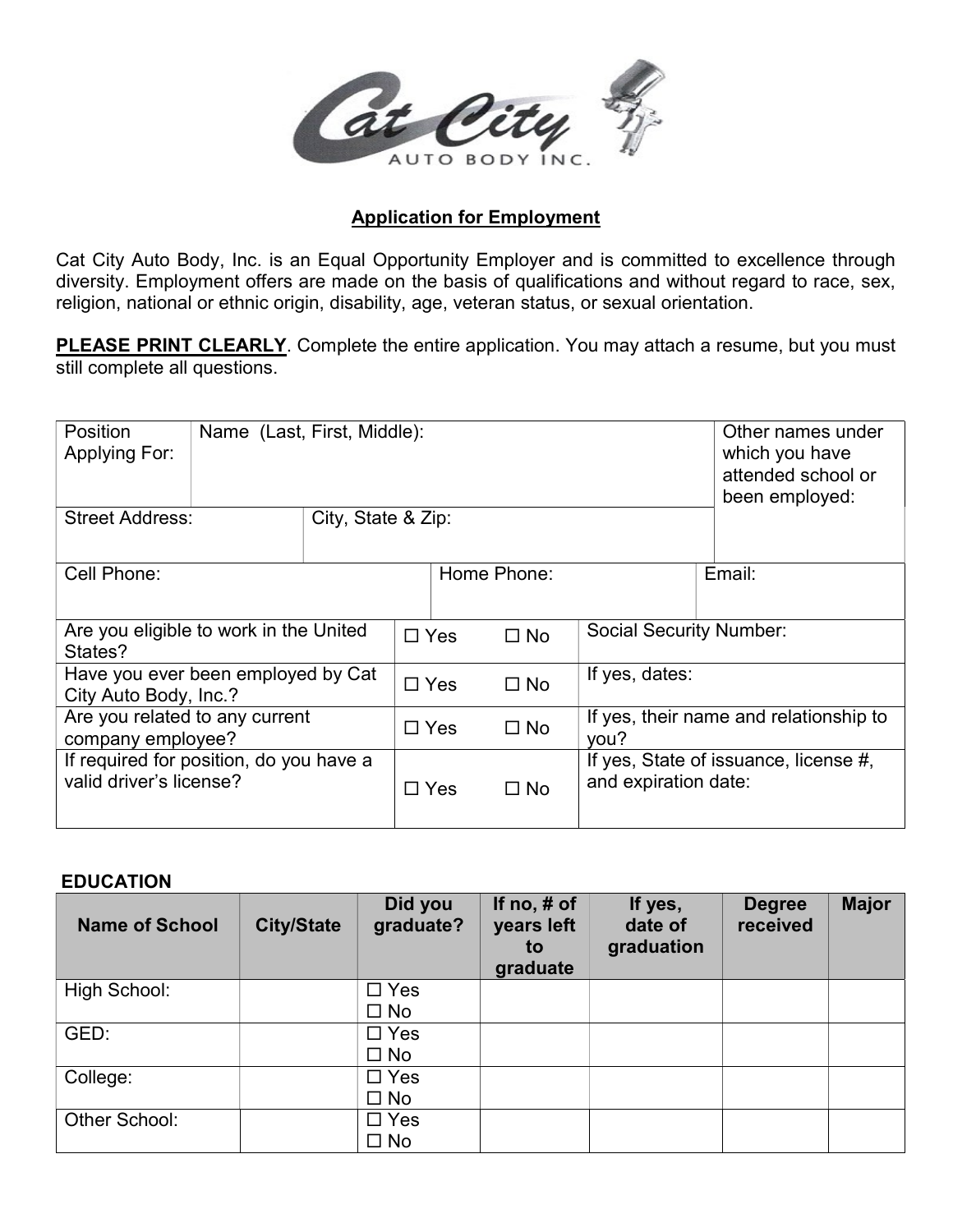SKILLS: Please list technical skills, clerical skills, trade skills, etc., relevant to this position. Include relevant computer systems and software packages of which you have a working knowledge, and note your level of proficiency (basic, intermediate, and expert).

WORK EXPERIENCE-Please detail your entire work history. Begin with your current or most recent employer. If you held multiple positions with the same organization, detail each position separately. Omission of prior employment may be considered falsification of information. Please explain any gaps in employment. PLEASE NOTE: Cat City Auto Body, Inc. reserves the right to contact all current and former employers for reference information.

| Dates Employed (most recent<br>position)<br>From:<br>To: | $\square$ Full-time | $\Box$ Part-time                 | Title:                                                      |
|----------------------------------------------------------|---------------------|----------------------------------|-------------------------------------------------------------|
| Supervisor's Name, Title and<br>Phone $#$ :              |                     | <b>Company Name and Address:</b> |                                                             |
|                                                          |                     |                                  |                                                             |
| Reason for Leaving:                                      |                     |                                  |                                                             |
| <b>Primary Duties:</b>                                   |                     |                                  | Contact my current references:                              |
|                                                          |                     |                                  | $\Box$ At any time<br>$\Box$ Only if I am a final candidate |
| Other Reference Name, Title and Phone #:                 |                     |                                  |                                                             |

| Dates Employed (most recent<br>position)<br>From:<br>To: | $\Box$ Full-time $\Box$ Part-time |                                  | Title:                                                                                        |  |  |
|----------------------------------------------------------|-----------------------------------|----------------------------------|-----------------------------------------------------------------------------------------------|--|--|
| Supervisor's Name, Title and<br>Phone $#$ :              |                                   | <b>Company Name and Address:</b> |                                                                                               |  |  |
| Reason for Leaving:                                      |                                   |                                  |                                                                                               |  |  |
| <b>Primary Duties:</b>                                   |                                   |                                  | Contact my current references:<br>$\Box$ At any time<br>$\Box$ Only if I am a final candidate |  |  |
| Other Reference Name, Title and Phone #:                 |                                   |                                  |                                                                                               |  |  |